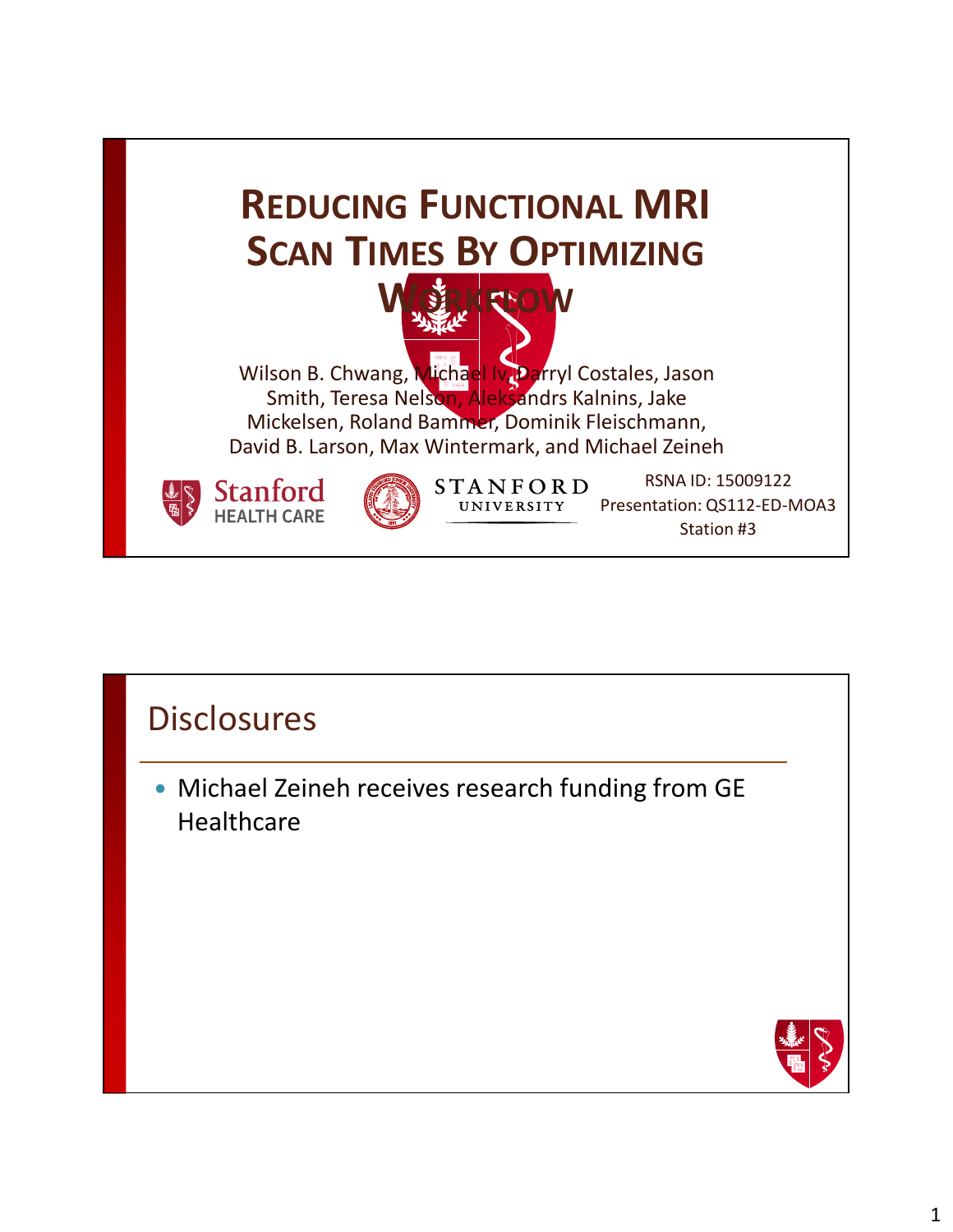### **BACKGROUND**



### Background

- Functional MRI (fMRI) is a specialized, noninvasive exam of brain function
- fMRI is typically performed for preoperative neurosurgical planning
- Performing fMRI is a complex undertaking requiring the coordinated efforts of an entire health care team

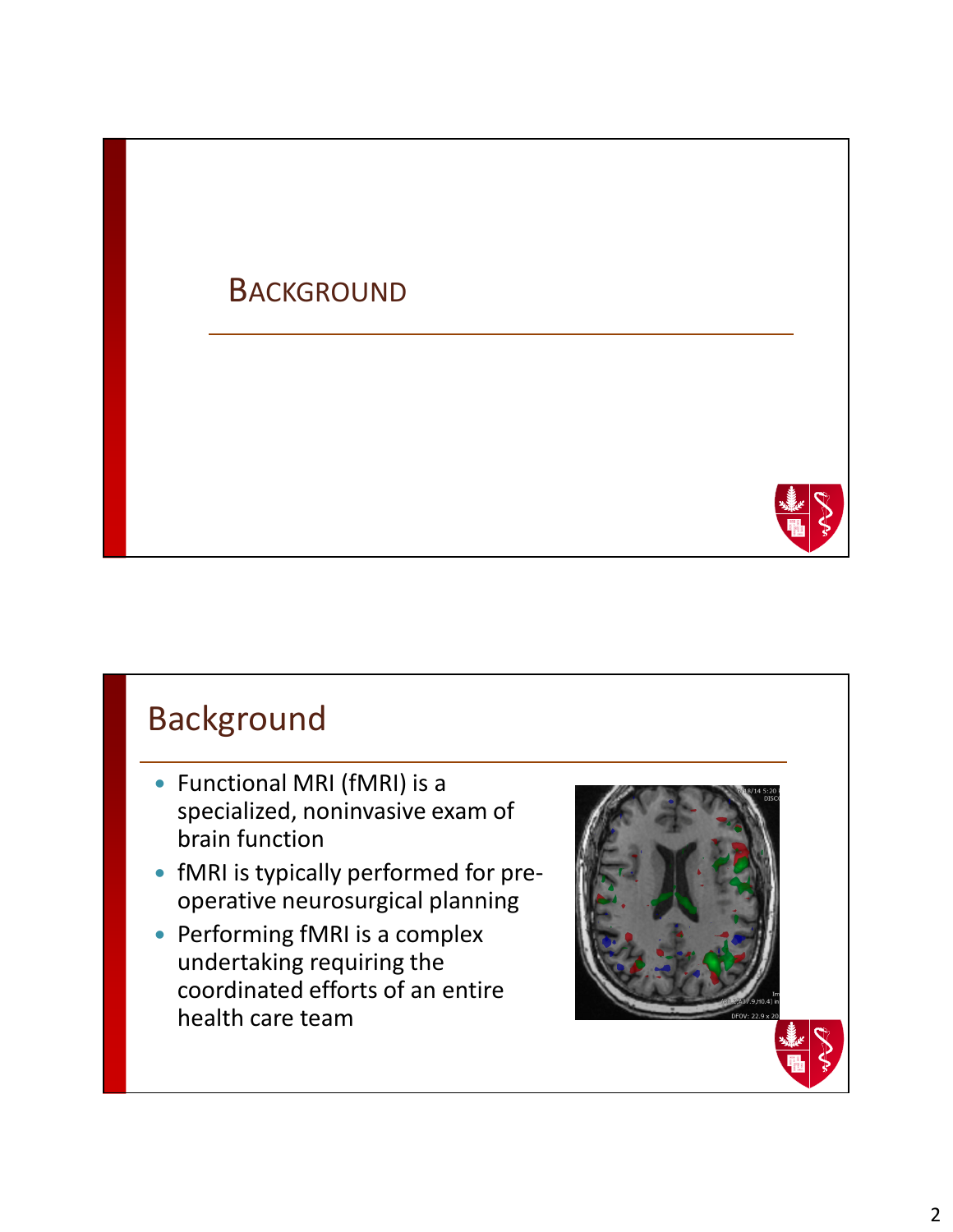### Background

- In our practice, we noticed inefficiencies in our fMRI workflow, leading to lengthy scan times
- Our purpose was to reduce fMRI scan times by increasing the efficiency of our workflow
- Our specific goal was to consistently reduce scan times to a mean of **60 minutes or less**



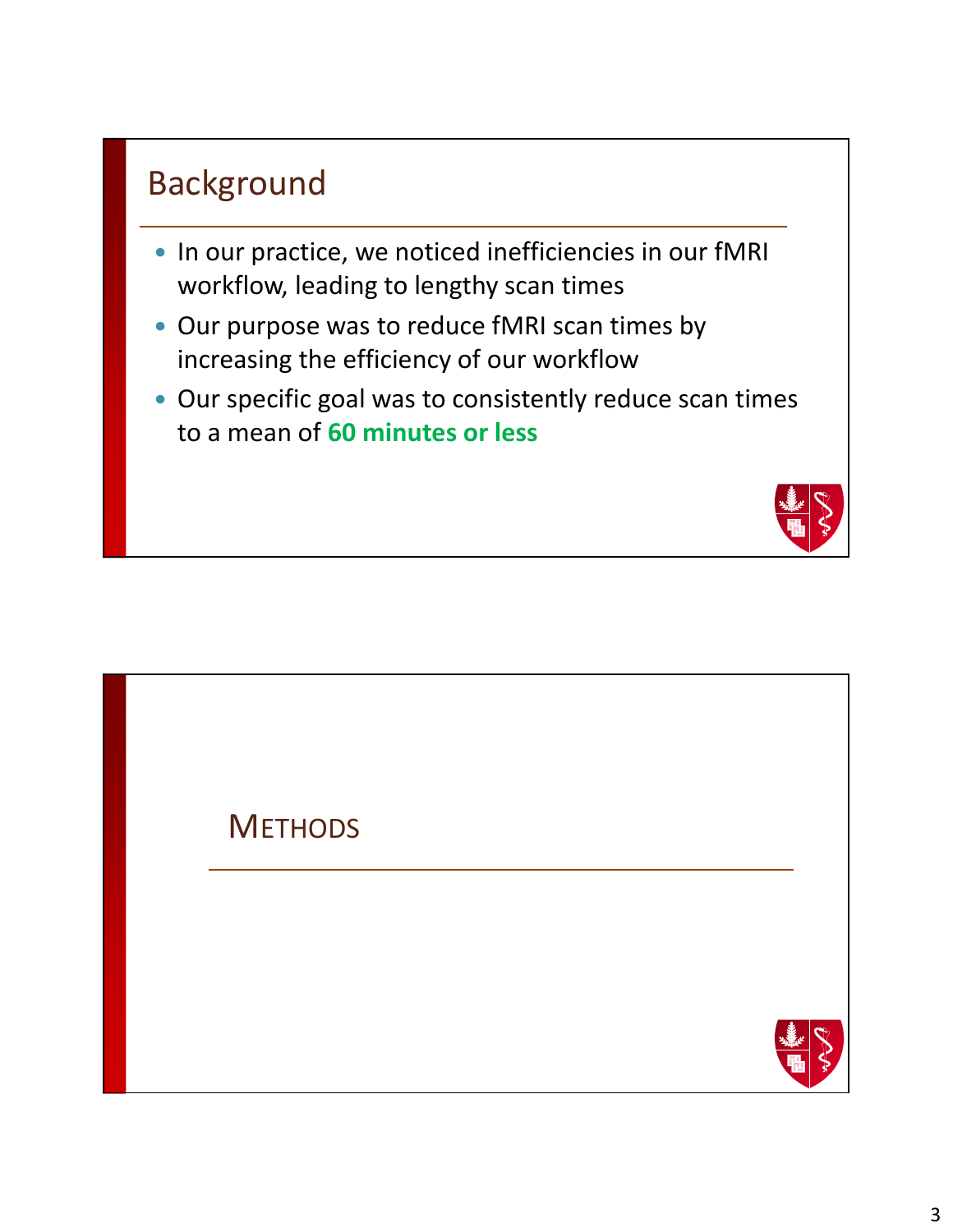# Methods: Institutional review board

- Our institutional review board (IRB) determined that our project does NOT meet the federal definition of "research" or "clinical investigation"
- Our project does not require formal review by our IRB



# Methods: Multidisciplinary team We assembled a multidisciplinary team of Radiology faculty, fellows, technologists, administrators, and quality improvement managers • The team had regular biweekly to monthly meetings from October 2014 to August 2015 Multiple cycles of plan-do-study-act (PDSA) were conducted Courtesy of The W. Edwards Deming Institute®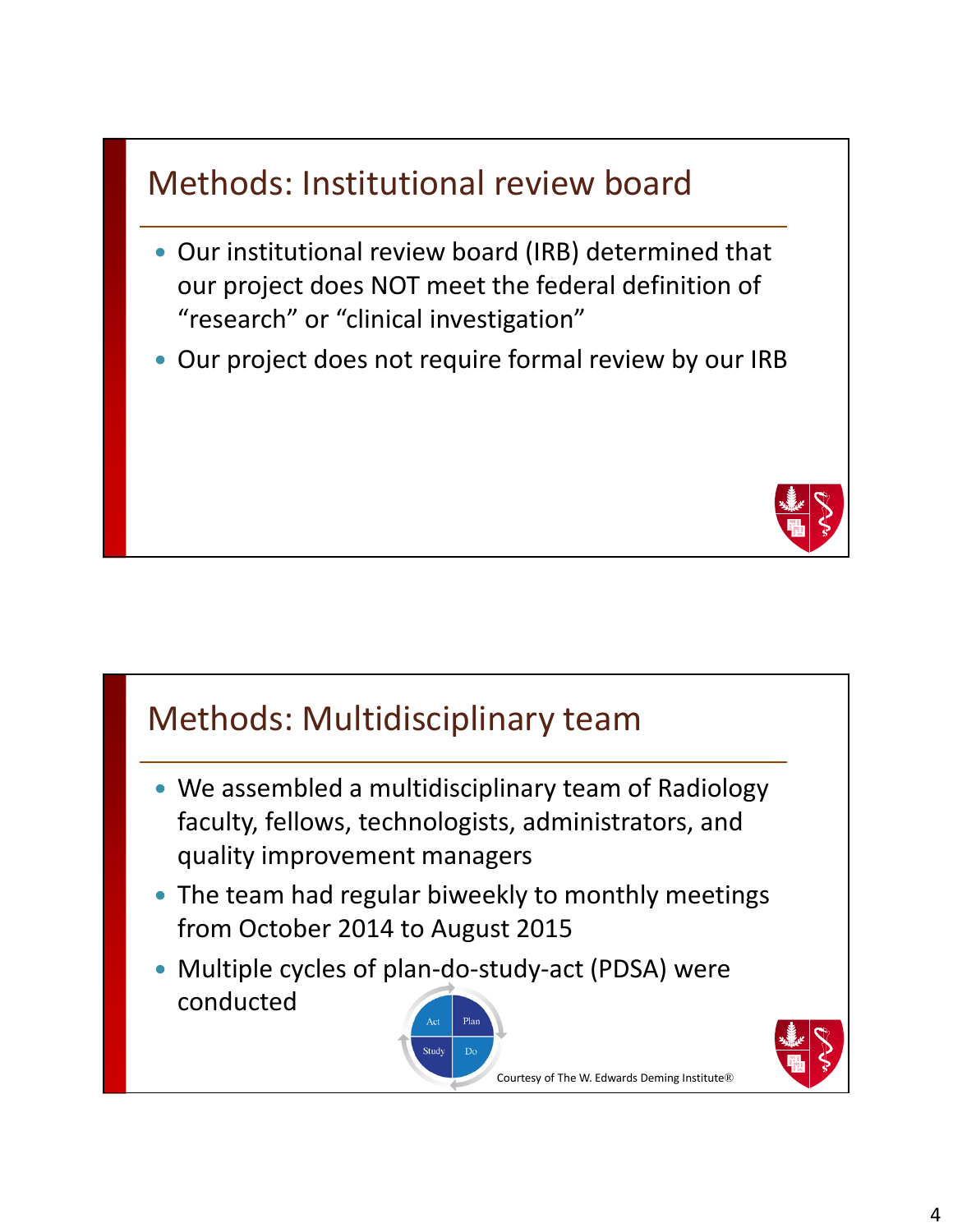### Methods: Control chart and statistical methods

- We retrospectively reviewed all fMRI exams at our institution from January 2013 to August 2015
- We calculated the scan time of each exam, and plotted them on a statistical process control chart
- Process data were evaluated in real time using statistical process control methods to evaluate for a significant change in the process mean

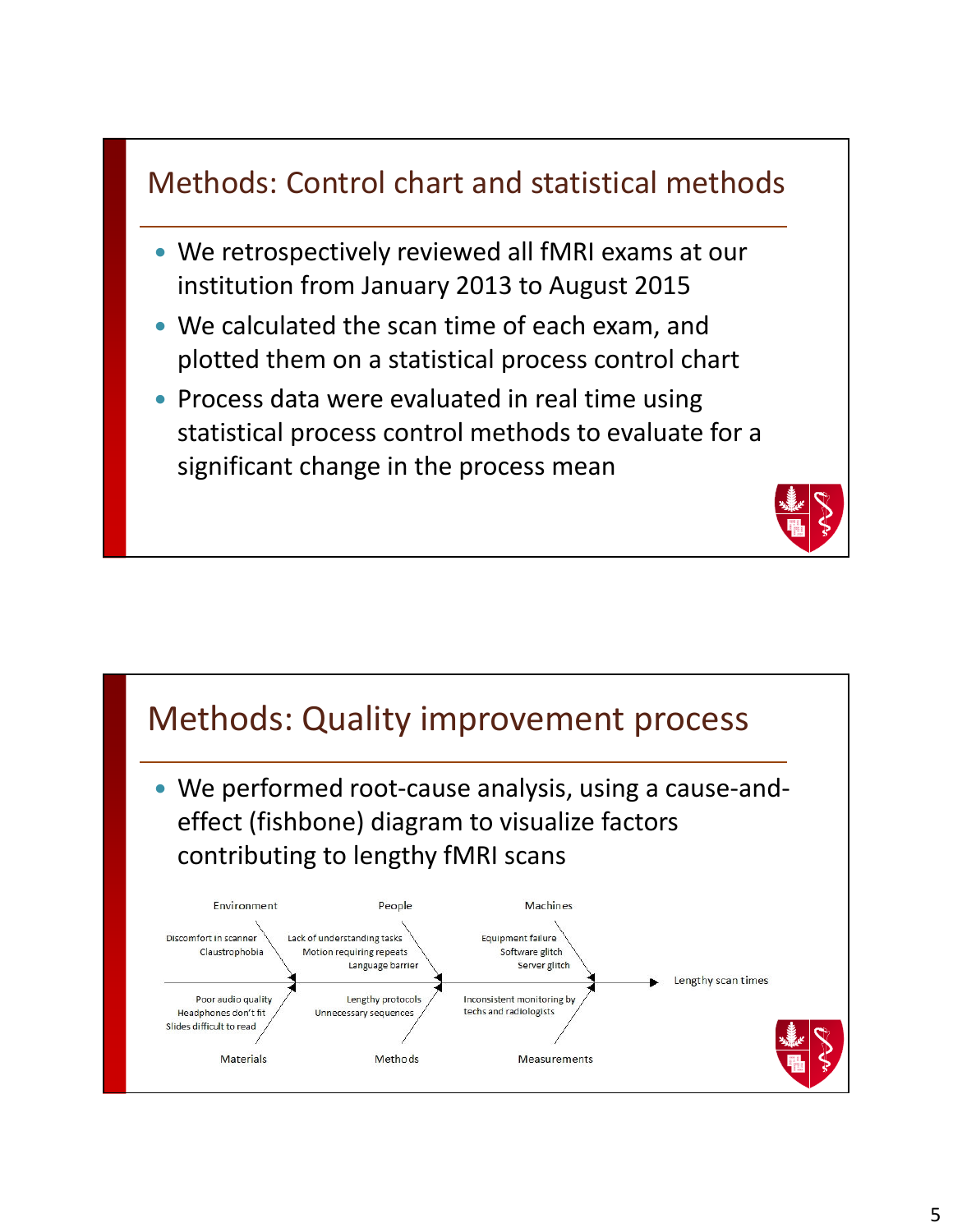

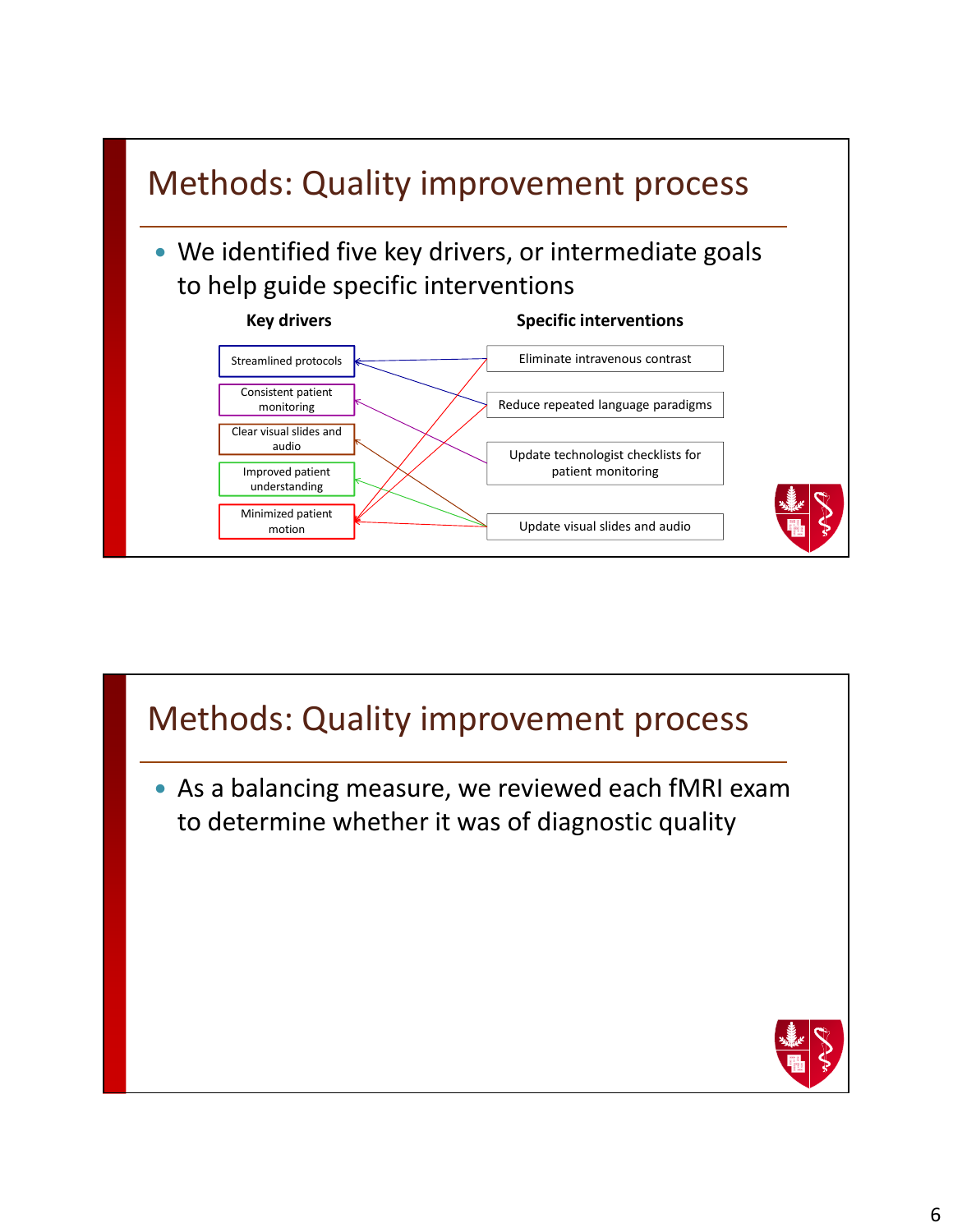### Methods: Interventions

- 1) Eliminated intravenous contrast
- 2) Reduced repeated language paradigms

#### **Typical old protocol** 3-plane localizer T1 BRAVO R hand motor L hand motor VRN x 2 ARN x 2 OBJ x 2 DTI T1 BRAVO post-gad

**Typical new protocol** 3-plane localizer

T1 BRAVO post-gad

T1 BRAVO R hand motor L hand motor  $VRN$   $\times$  2  $ARN \times 2$  $OBJ x2$ DTI

*(Protocols are individualized for the patient as needed)*



VRN = visual responsive naming; ARN = auditory responsive naming; OBJ = object naming



#### 7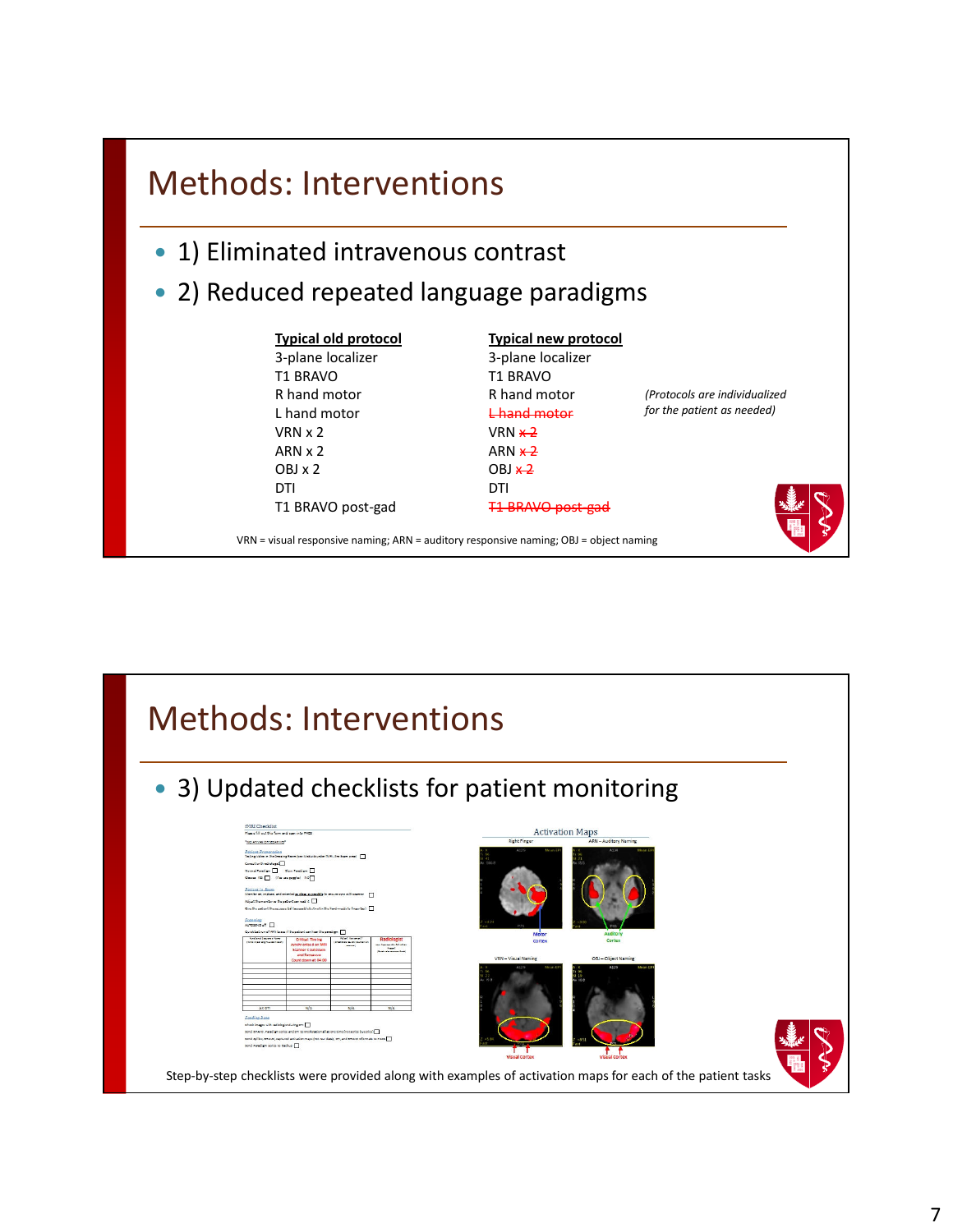

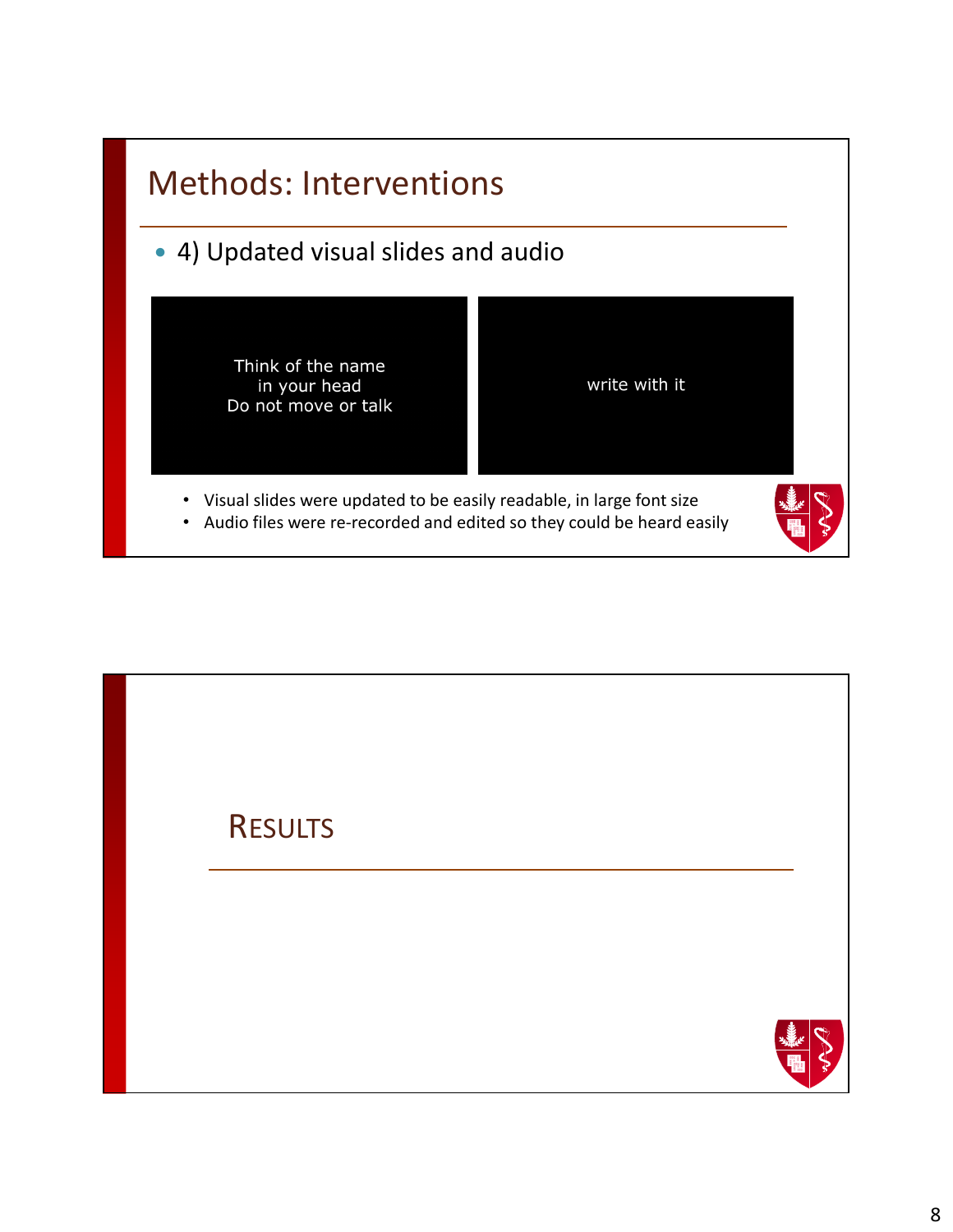### Results: Pre-intervention



Annotated control chart (individual chart, or I-chart). Each individual point represents an fMRI examination performed, with date on the x-axis and scan length in minutes on the y-axis.





• Goal (horizontal green line)

• Four interventions (vertical red arrows): 1) eliminated intravenous contrast, 2) reduced repeated language paradigms, 3) updated technologist checklists, and 4) updated visual slides and audio • UCL, upper control limit; LCL, lower control limit

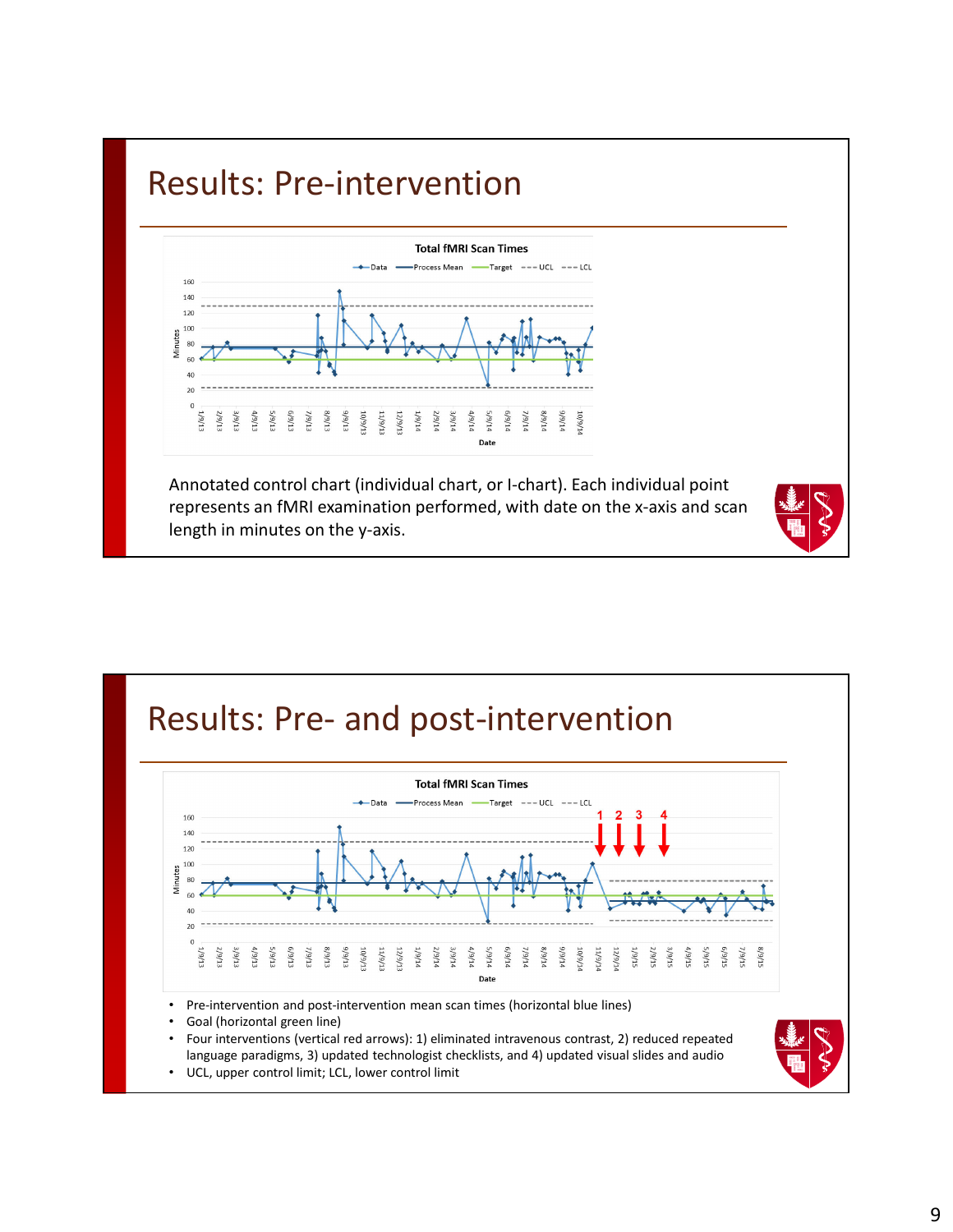### Results: Pre- and post-intervention



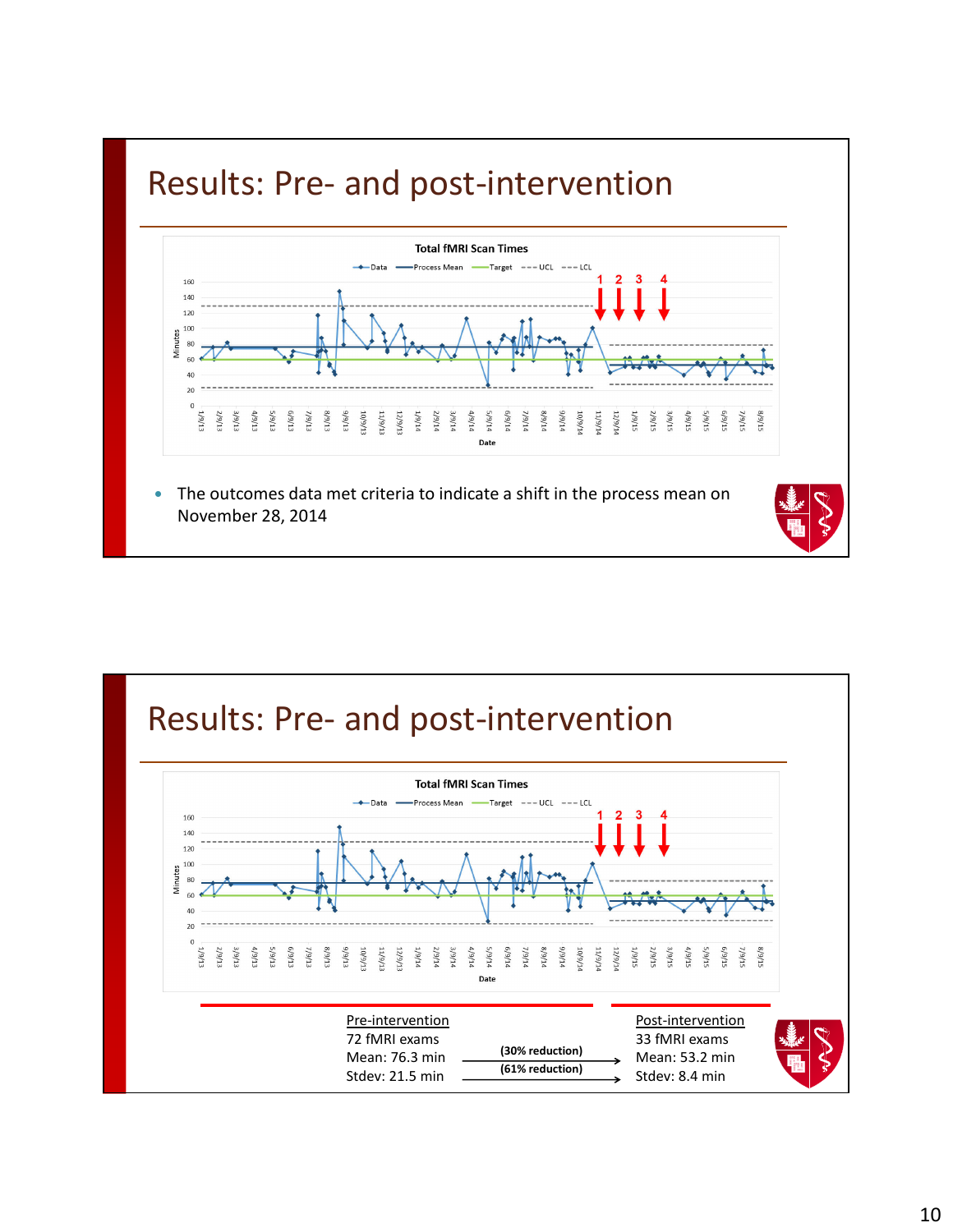

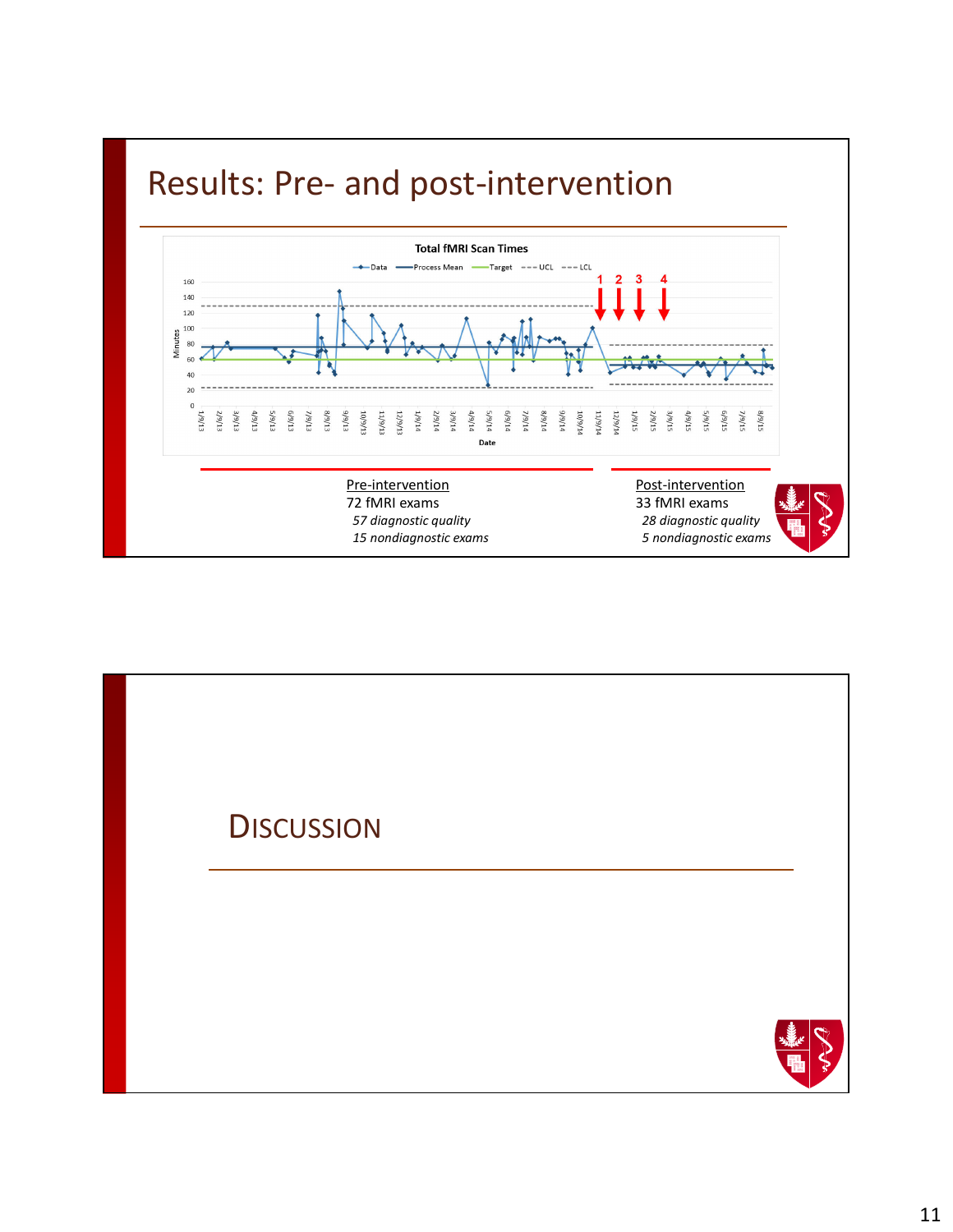## **Discussion**

- Our project focused on reducing fMRI scan times while maintaining diagnostic quality
- Direct benefits:
	- Workflow efficiency is increased
	- Less time spent conducting and monitoring exam
	- Patient comfort
	- Improved consistency
	- Improved image quality from decreased motion
- Indirect benefits:
	- Cost savings
	- Increased revenue from additional fMRI that could be performed in the time saved (opportunity cost)



- Limitations
	- Difficult to prove direct causality between interventions and outcomes
	- Improvement processes staggered over time; difficult to ascribe improved efficiency to a single intervention
	- Calculation of scan time does not include patient setup and positioning

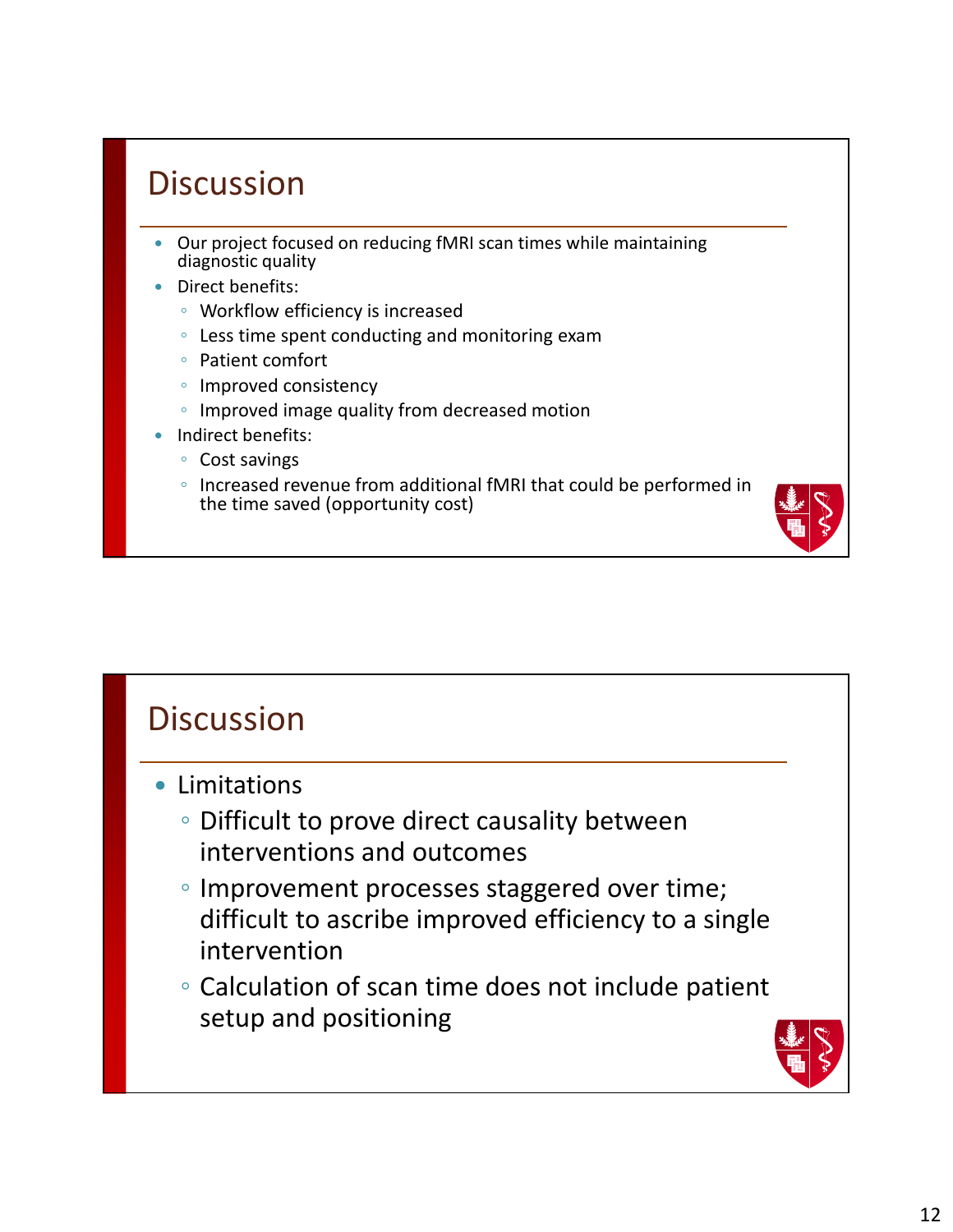### **Discussion**

- Future directions
	- Development of patient training video
	- Development of multilingual capabilities
	- Improved efficiency of monitoring, processing, and interpretation